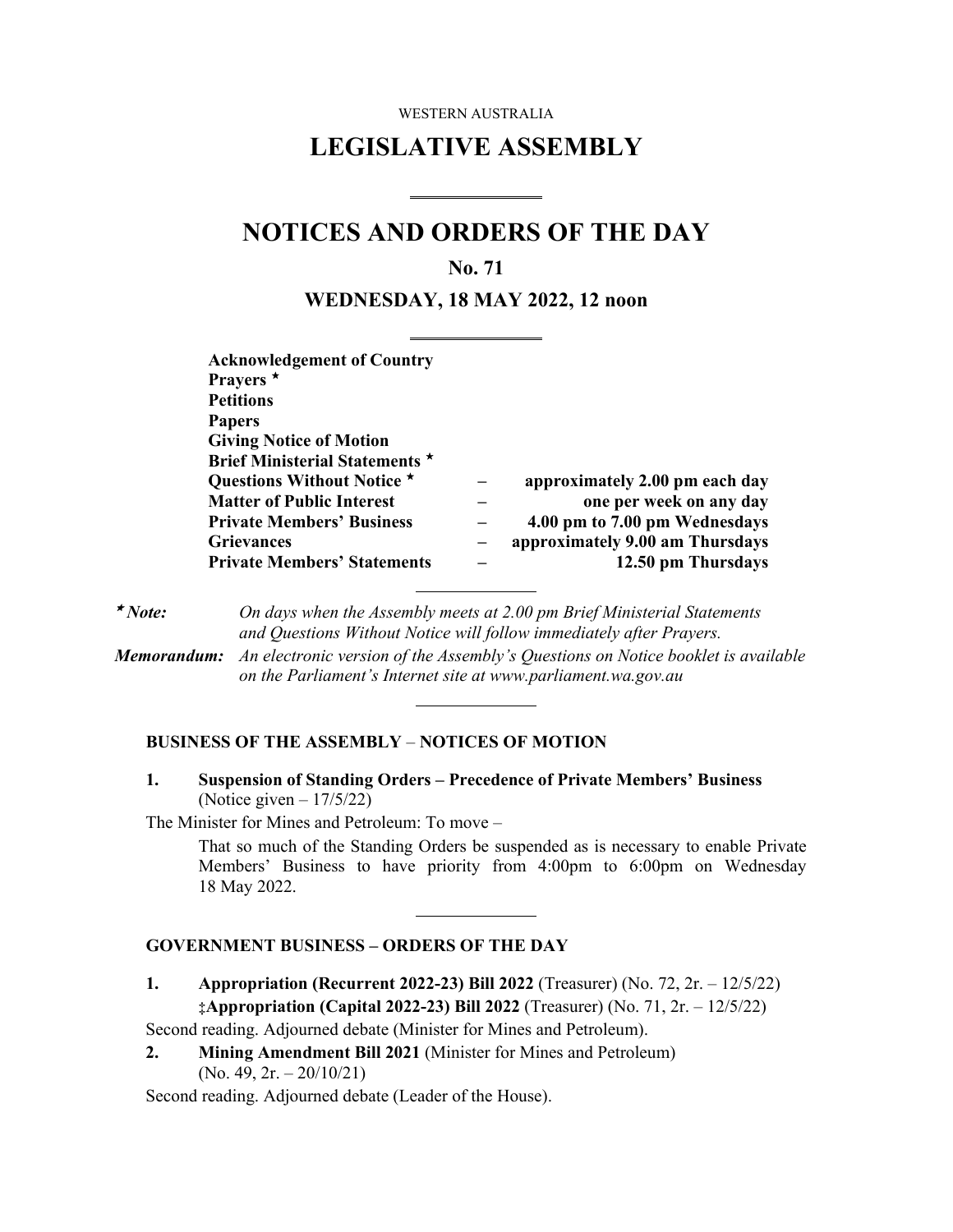- **3. Animal Welfare and Trespass Legislation Amendment Bill 2021**  (Attorney General) (No. 21, 2r. – 23/6/21)
- Second reading. Adjourned debate (Mr P.J. Rundle).
- **4. Health Services Amendment Bill 2021** (Minister for Health) (No. 34, 2r. 24/6/21) Second reading. Adjourned debate (Leader of the House).
- **5. Motor Vehicle Repairers and Dealers Legislation Amendment Bill 2021**  (Minister for Commerce) (No. 40, 2r. – 18/8/21)

Second reading. Adjourned debate (Mr P.J. Rundle).

**6. Government Railways Amendment Bill 2021** (Minister for Transport)  $(No. 42, 2r. - 8/9/21)$ 

Second reading. Adjourned debate (Mr P.J. Rundle).

## **7. Iron Ore Agreements Legislation Amendment Bill 2021**

(Minister for State Development, Jobs and Trade) (No. 41, 2r. – 18/8/21)

Second reading. Adjourned debate (Mr P.J. Rundle).

**8. Family Court Amendment Bill 2022** (Attorney General) (No. 66, 2r. – 6/4/22) Second reading. Adjourned debate (Mr P.J. Rundle).

## **9. Charitable Trusts Bill 2022** (Attorney General) (No. 68, 2r. – 7/4/22)

Second reading. Adjourned debate (Mr P.J. Rundle).

## **10. Premier's Statement**

Adjourned debate (Ms C.M. Rowe) on the question, That the Premier's Statement be noted.

# **PRIVATE MEMBERS' BUSINESS – NOTICES OF MOTION**

### **1. Economic Diversification** (Notice given – 15/6/21, renewed – 9/11/21)

Dr D.J. Honey: To move –

That this House condemns the WA Labor Government for failing to sufficiently diversify the Western Australian economy, including the mismanagement of the restructuring of the state government's international investment and trade office network that is essential for international market diversification.

# **2. Worker and Skills Shortage** (Notice given – 9/11/21)

Mr V.A. Catania: To move –

That this House condemns the Government's lack of a clear plan for the WA economy while allowing its management of the COVID-19 to compound an acute worker and skills shortage putting businesses and industries at risk.

# **3. Midwifery and Maternity Services** (Notice given – 9/11/21)

Ms L. Mettam: To move –

That this House condemns the Labor Government's failure to recognise the health crisis of its own making, including leaving midwifery and maternity services at "imminent risk of service failure" in hospitals across the State.

# **4. Vaccination Mandates Review** (Notice given – 22/2/22)

Ms M.J. Davies: To move –

That this House calls on the Labor Government to expedite a review of vaccination mandates to ensure all mandates remain proportionate and reasonable responses to the public health risks faced by West Australians.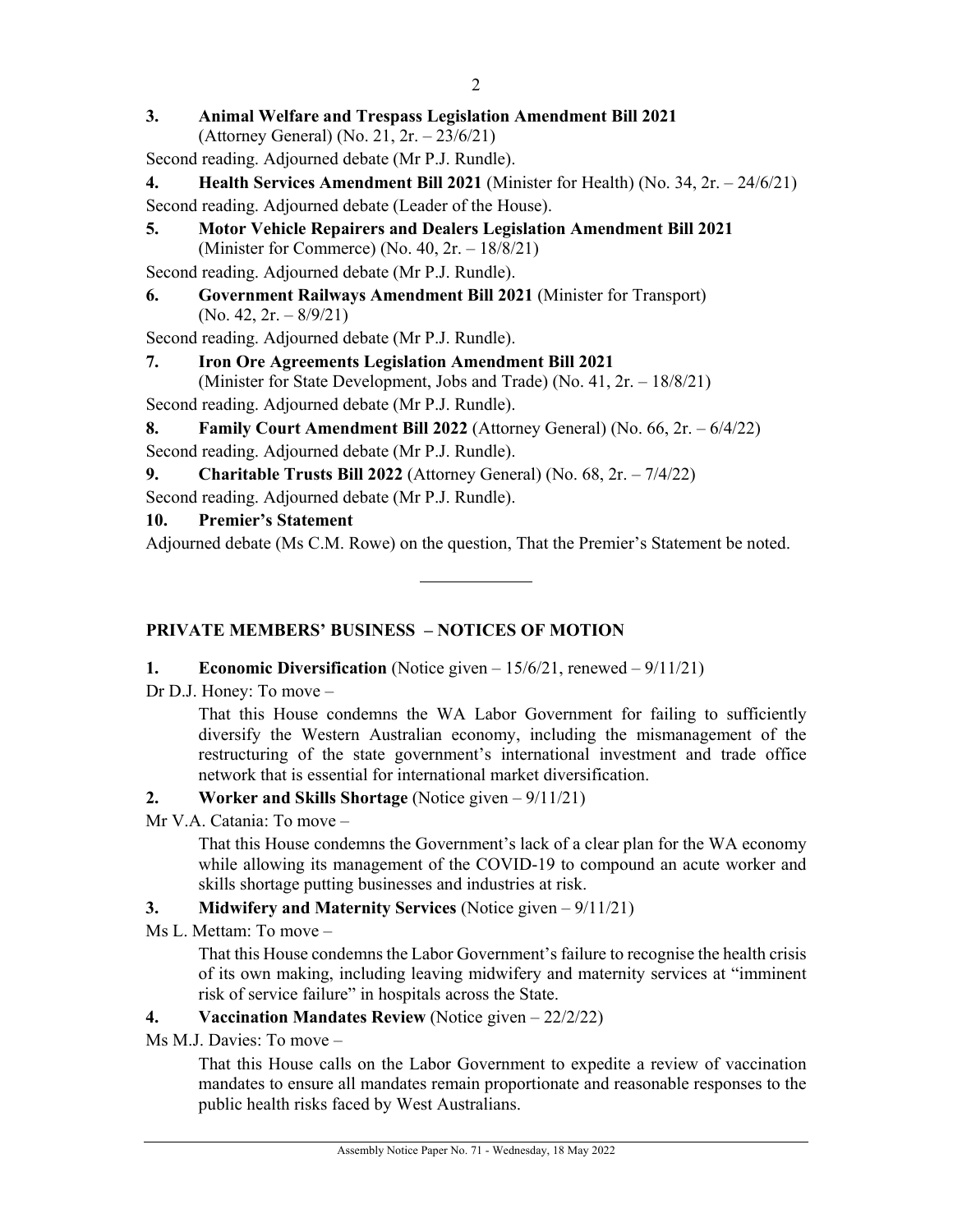#### **5. School Communities** (Notice given – 22/2/22)

Mr P.J. Rundle: To move –

That this House condemns the Minister for Education's breach of West Australians' trust by plunging families, teachers, and school communities into a state of chaos and confusion ahead of the 2022 school year.

- **6. Hydrogen Industries** (Notice given 8/9/21, renewed 16/3/22)
- Dr D.J. Honey: To move –

That this House condemns the WA Labor Government for failing to properly support the development of clean hydrogen industries, including a failure to construct the Mid-West Energy Project Stage 2 (330kV) and develop Oakajee Industrial Estate.

- **7. Critical Mineral Sector** (Notice given 8/9/21, renewed 16/3/22)
- Dr D.J. Honey: To move –

That this House condemns the WA Labor Government for failing to properly support the development of the critical mineral sector, including a failure to put in place common use power, water, road and other infrastructure in the Mid-West.

### **8. Energy Sectors** (Notice given – 8/9/21, renewed – 16/3/22)

Dr D.J. Honey: To move –

That this House condemns the WA Labor Government for failing to provide a longterm plan for the Western Australian upstream and downstream energy sectors and at a time it needs clear direction to manage a rapid technology transition.

- **9. Violent Crime** (Notice given 8/9/21, renewed 16/3/22)
- Dr D.J. Honey: To move –

That this House condemns the WA Labor Government for failing to address record violent crime in Western Australia.

#### **10. Cost of Living Pressures** (Notice given – 22/3/22)

Mr R.S. Love: To move –

That this House condemns the McGowan Government for their inaction on alleviating cost of living pressures on West Australian families, while sitting on a record surplus built on Commonwealth funds rather than sound economic management.

### **11. State Budget and Cost of Living** (Notice given – 17/5/22)

Ms M.J. Davies: To move –

That this House condemns the Premier for delivering a budget that fails to provide real cost of living relief and is too little too late for WA families and key sectors in crisis.

### **PRIVATE MEMBERS' BUSINESS – ORDERS OF THE DAY**

#### **1. Minister for Health Leadership** (Moved – 26/5/21)

Adjourned debate on the motion moved by Ms L. Mettam –

That this House condemns the Minister for Health for his failure to deliver the required level of leadership and management across his current portfolios, resulting in a litany of failures that has and continues to place the lives of West Australians at risk, including:

- (1) Failure to address record ambulance ramping.
- (2) Failure to implement Malakai's Rule as promised in 2016.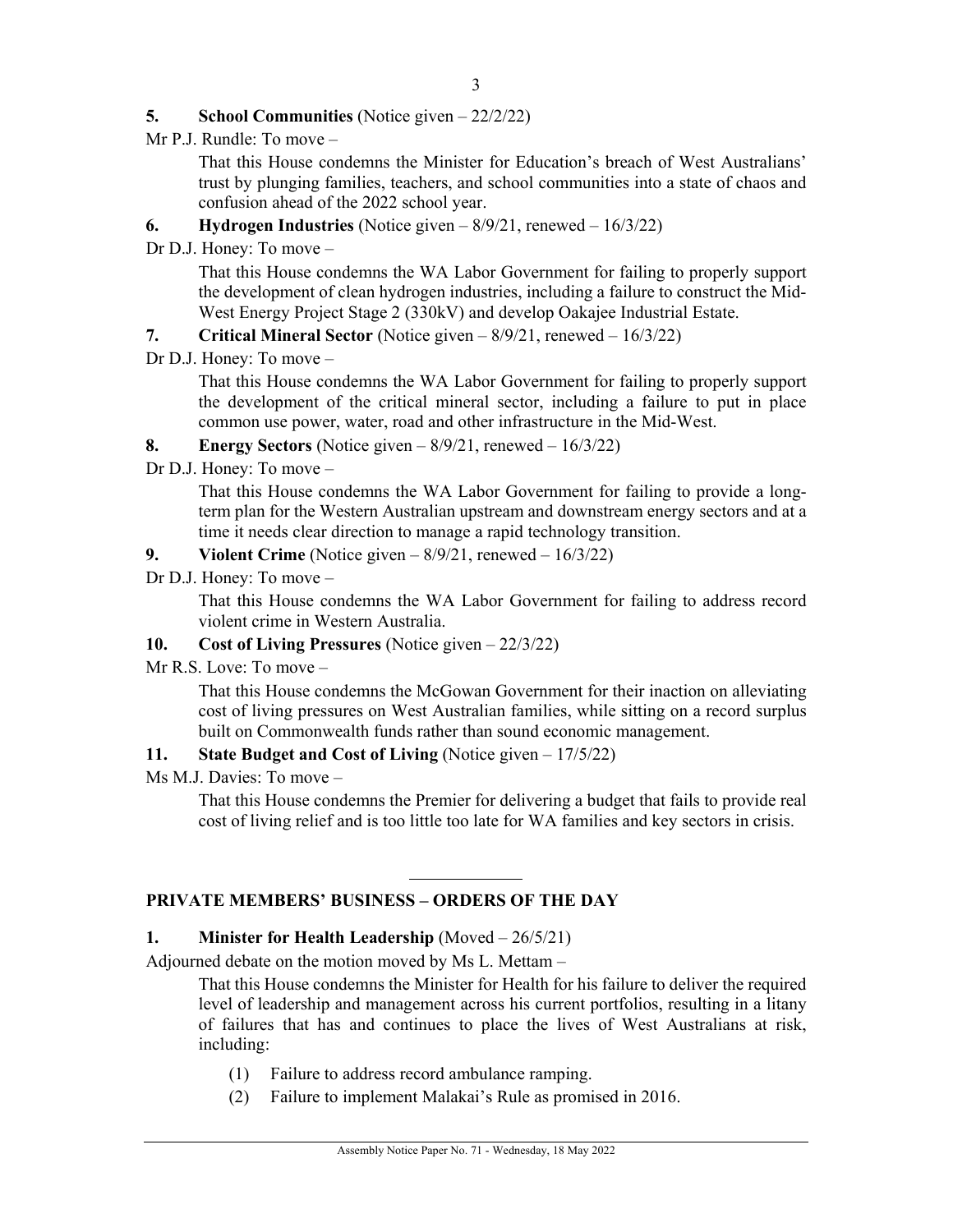- (3) Failure to build three Medihotels as promised in 2017.
- (4) Overseeing a series of failures in Western Australia's hotel quarantine system, culminating in the resignation of hotel quarantine chief Robyn Lawrence.
- (5) Presiding over cultural and resourcing issues at Perth Children's Hospital (PCH), culminating in the resignation of Children and Adolescent Health Service Chair Debbie Karasinski and attempted resignation of PCH chief, Dr Aresh Anwar.
- (6) Failure to secure proper resourcing for the WA health system more broadly; and
- (7) Failure to earn and maintain the respect and confidence of healthcare workers to properly lead and manage our important public health system.

#### **2. Iron Ore Royalties Community Dividend** (Moved – 2/6/21)

Adjourned debate (Mr P.J. Rundle – continuation of remarks) on the motion moved by Ms M.J. Davies –

That this House condemns the McGowan Labor Government for failing to deliver a community dividend from record iron ore royalties collected on behalf of the people of Western Australia leading to failures in health, childcare, mental health, child protection, disability services and housing, and an increase in household fees and charges.

#### **3. Housing in Western Australia** (Moved – 16/6/21)

Adjourned debate (Minister for Emergency Services – continuation of remarks) on the motion moved by Mr R.S. Love –

That this House condemns the inaction of the McGowan Labor Government in its failure to acknowledge the ongoing housing crisis and notes the specific lack of planning and implementation of support regarding:

- (1) The reduction of social housing availability and consequential long-term security;
- (2) strategic land release to allow for development of accessible housing;
- (3) decrease in affordable housing and land;
- (4) lack of funding for imperative transitional housing;
- (5) steep increase in homelessness;
- (6) unavailability of critical emergency accommodation for those affected by Cyclone Seroja;
- (7) establishment and availability of accommodation for critical and essential workers; and
- (8) ongoing mismanagement of the construction boom

and calls on the McGowan Labor Government to make use of its \$5 billion surplus to remedy the potentially devastating impacts of the housing crisis on West Australians.

#### **4. 100 Days of Government** (Moved – 23/6/21)

Adjourned debate (Mr S.A. Millman – continuation of remarks) on the motion moved by  $Mr R.S. Love -$ 

That this House condemns the WA Labor Government for its abject failure to deal with critical issues facing the state of Western Australia in its first 100 days.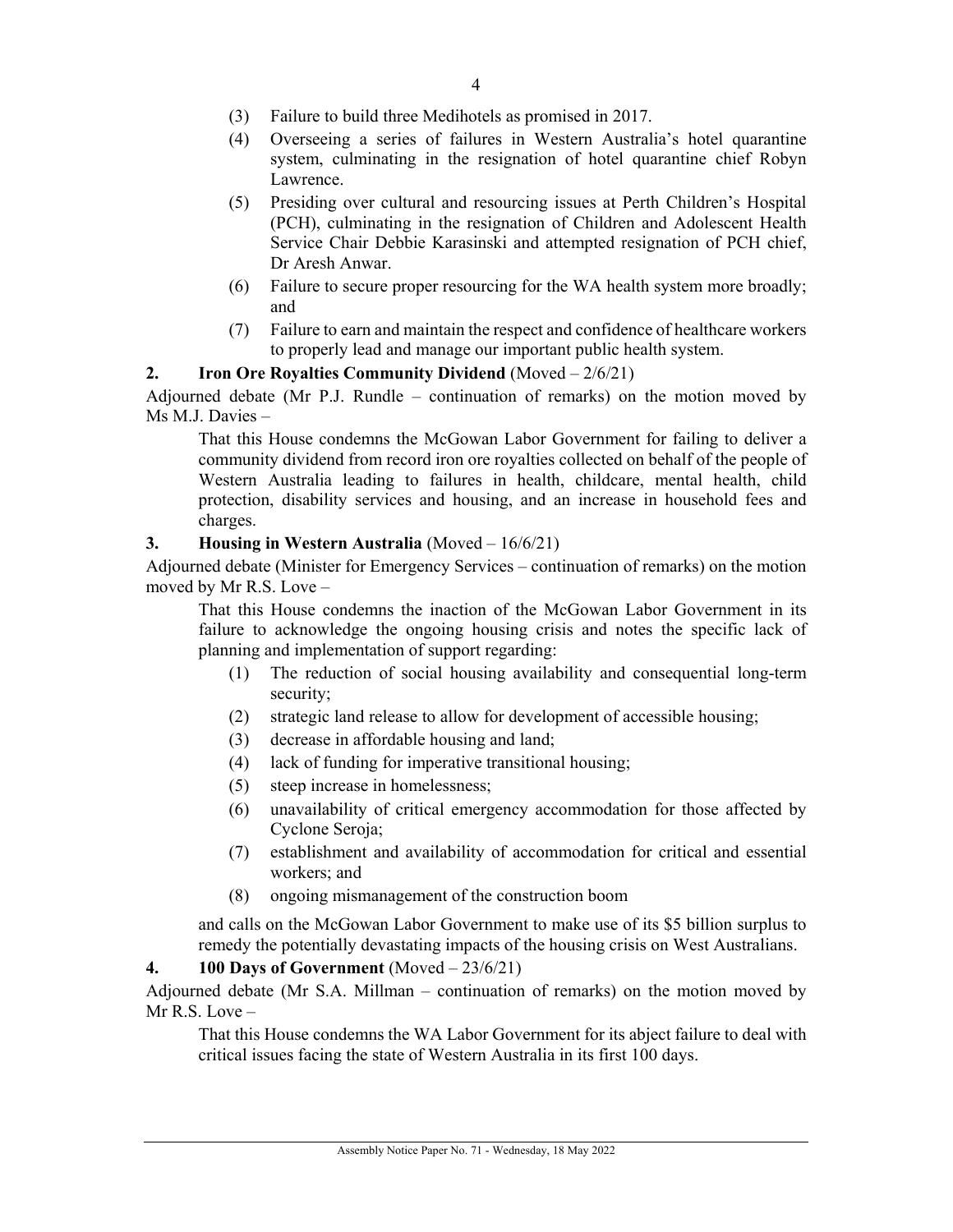### **5. Western Australian Health Service** (Moved – 4/8/21)

Adjourned debate (Ms K.E. Giddens – continuation of remarks) on the motion moved by Ms M.J. Davies –

That this House condemns the Labor Government for its failure to prioritise a safe and efficient health service for West Australians, resulting in a broad range of economic and social impacts.

#### **6. Public Housing** (Moved – 11/8/21)

Adjourned debate (Ms S.E. Winton – continuation of remarks) on the motion moved by Mr V.A. Catania –

That this House condemns the Labor Government for its failure to prioritise housing in the last five years of government, creating a housing crisis the State has never seen before, triggering significant economic and social consequences.

### **7. Regional Representation in State Parliament** (Moved – 18/8/21)

Adjourned debate (Attorney General – continuation of remarks) on the motion moved by Ms M.J. Davies –

That this House condemns the Labor Government's plan to reduce regional representation in the State Parliament and calls for a referendum to be held prior to any changes being legislated.

### **8. Treasurer – Performance** (Moved – 8/9/21)

Adjourned debate (Minister for Local Government – continuation of remarks) on the motion moved by Ms M.J. Davies –

That this House condemns the Treasurer and his Government's inability to address the multiple crises of their own making, after four years of underinvestment and band-aid solutions.

### **9. Local Communities – Health, Housing and Skills** (Moved – 15/9/21)

Adjourned debate (Mrs J.M.C. Stojkovski – continuation of remarks) on the motion moved by Mr R.S. Love on behalf of Ms M.J. Davies –

That this House condemns the Treasurer and the Labor government for delivering a budget which abandons our local communities while failing to rectify the ongoing health, housing and skills challenges plaguing our State.

#### **10. Governmental Transparency** (Moved – 13/10/21)

Adjourned debate (Minister for Mines and Petroleum – continuation of remarks) on the motion moved by Mr V.A. Catania –

That this House condemns the Premier and his Government for their failure to meet his promise of a 'gold standard' of transparency.

#### **11. Critical Sectors Diversification and Growth** (Moved – 20/10/21)

Adjourned debate (Mr S.A. Millman – continuation of remarks) on the motion moved by Dr D.J. Honey –

That this House condemns the Labor Government for allowing our State to miss opportunities for economic diversification and growth in critical sectors, impacting our long-term future.

#### **12. Rail Safety** (Moved – 27/10/21)

Adjourned debate (Mr D.R. Michael) on the motion moved by Ms M.J. Davies –

That this House calls upon the State Government to invest in initiatives to increase rail safety at all passive rail crossings across Western Australia and ensure adequate advocacy to the Federal Government is being made to improve this critical issue across Australia.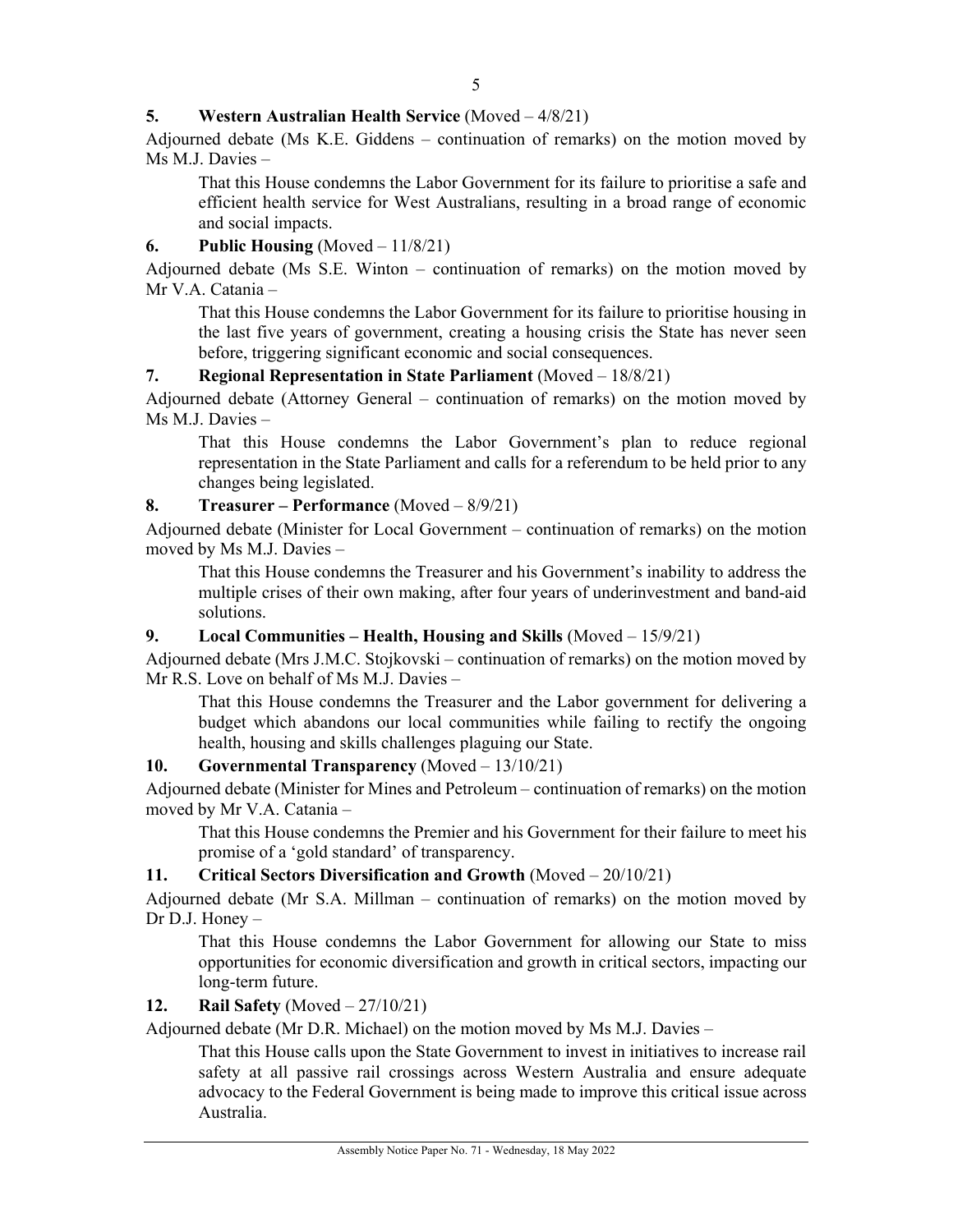### **13. Forest Industry** (Moved – 27/10/21)

Adjourned debate (Ms C.M. Rowe – continuation of remarks) on the motion moved by Dr D.J. Honey –

That this House condemns WA Labor for their short-sighted decision to unilaterally shutdown the native forest industry based on a deeply flawed justification.

### **14. WA Police** (Moved – 10/11/21)

Adjourned debate (Ms C.M. Rowe) on the motion moved by Mr V.A. Catania –

That this House congratulates the WA Police for their outstanding effort to ensure the safe return of Cleo Smith and acknowledges the unrelenting effort of the family and friends of Cleo, Carnarvon community, SES Volunteers, WA and the country who never gave up, and calls on the Government to invest the \$1 million reward into the local community for services such as; counselling, increase CCTV across campsites, and fund a positive promotion of Carnarvon in recognition of these huge efforts.

### **15. WA Safe Transition Plan** (Moved – 10/11/21)

Adjourned debate (Mr S.A. Millman – continuation of remarks) on the motion moved by Ms M.J. Davies –

That this House condemns the State Government for their failure to deliver a clear WA Safe Transition Plan which has impacted vaccination rates and rollout and failed to provide clarity for families, communities, and businesses.

### **16. The Planning Portfolio** (Moved – 17/11/21)

Adjourned debate (Ms C.M. Rowe) on the motion moved by Dr D.J. Honey –

That this House condemns the Minister for Planning for failures in the planning portfolio including implementing the State Development Assessment Unit process that routinely rushes through developer approvals that ignores the concerns of local communities.

#### **17. State Education System** (Moved – 17/11/21**)**

Adjourned debate (Ms J.L. Hanns – continuation of remarks) on the motion moved by Mr P.J. Rundle –

That this House condemns the Government's lack of planning and management of the State education system resulting in staff shortages, and unsafe conditions for staff and students.

#### **18. Parliamentary Processes** (Moved – 24/11/21**)**

Adjourned debate (Minister for Finance – continuation of remarks) on the motion moved by Ms M.J. Davies –

That this House condemns the Labor Government for their abuse of power, using their majority to manipulate parliamentary processes instead of focussing on and prioritising the needs of West Australians.

#### **19. The International Education Sector** (Moved – 23/2/22)

Adjourned debate (Mr S.A. Millman – continuation of remarks) on the motion moved by Mr P.J. Rundle –

That this House condemns the Minister for International Education's failure to protect the \$2 billion international education sector, placing at risk the welfare of students and more than 12,000 jobs whilst tarnishing the State's reputation.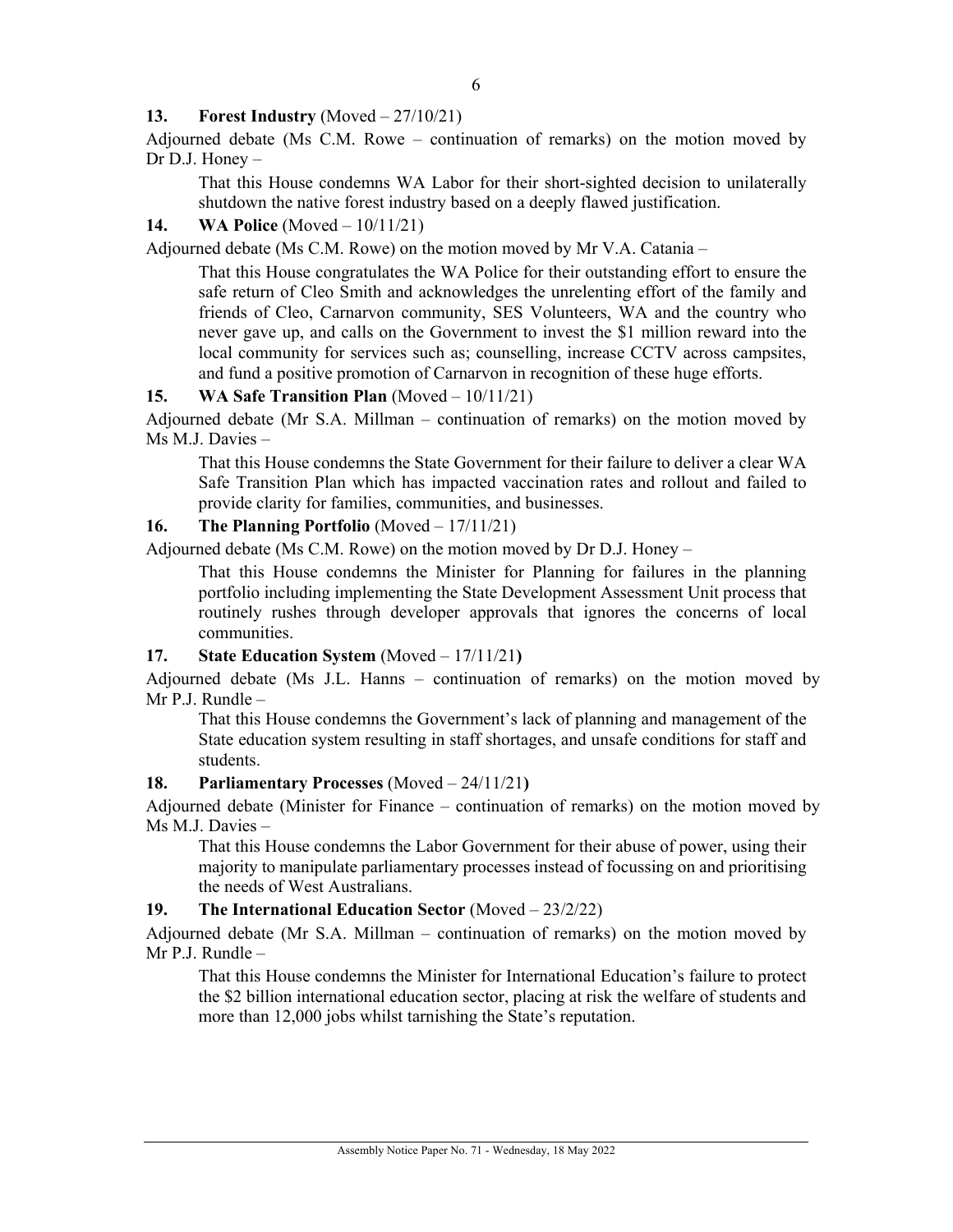#### **20. Department of Communities** (Moved – 16/3/22)

Adjourned debate (Minister for Corrective Services – continuation of remarks) on the motion moved by Ms M.J. Davies –

That this House condemns the McGowan Government's dangerous management of the Department of Communities, placing the health and welfare of the State's most vulnerable people at risk.

#### **21. State-Owned Electricity Networks** (Moved – 23/3/22)

Adjourned debate (Ms J.J. Shaw – continuation of remarks) on the motion moved by Dr D.J. Honey –

That this House condemns the McGowan Labor Government's failure to properly maintain State-owned electricity networks, leading to major blackouts across WA and inflicting hardship and financial loss for thousands of Western Australians.

#### **22. State Budget and Cost of Living** (Moved – 6/4/22)

Adjourned debate (Ms M.J. Hammat – continuation of remarks) on the motion moved by Ms M.J. Davies –

That this House calls on the McGowan Government to ensure the upcoming State Budget is focused on alleviating cost of living pressures burdening WA families.

#### **23. Essential Services and Infrastructure** (Moved – 11/5/22)

Adjourned debate (Ms S.E. Winton – continuation of remarks) on the motion moved by Dr D.J. Honey on behalf of Ms M.J. Davies –

That this House condemns the McGowan Labor Government's failure to deliver essential services and infrastructure while accumulating a massive budget surplus.

**<sup>\*</sup>** Denotes amendments appearing in the Notices and Amendments section of the Notice Paper.

**<sup>‡</sup>** Denotes second reading debate on the bill is being undertaken cognately with a principal bill, and no further second reading debate will occur.